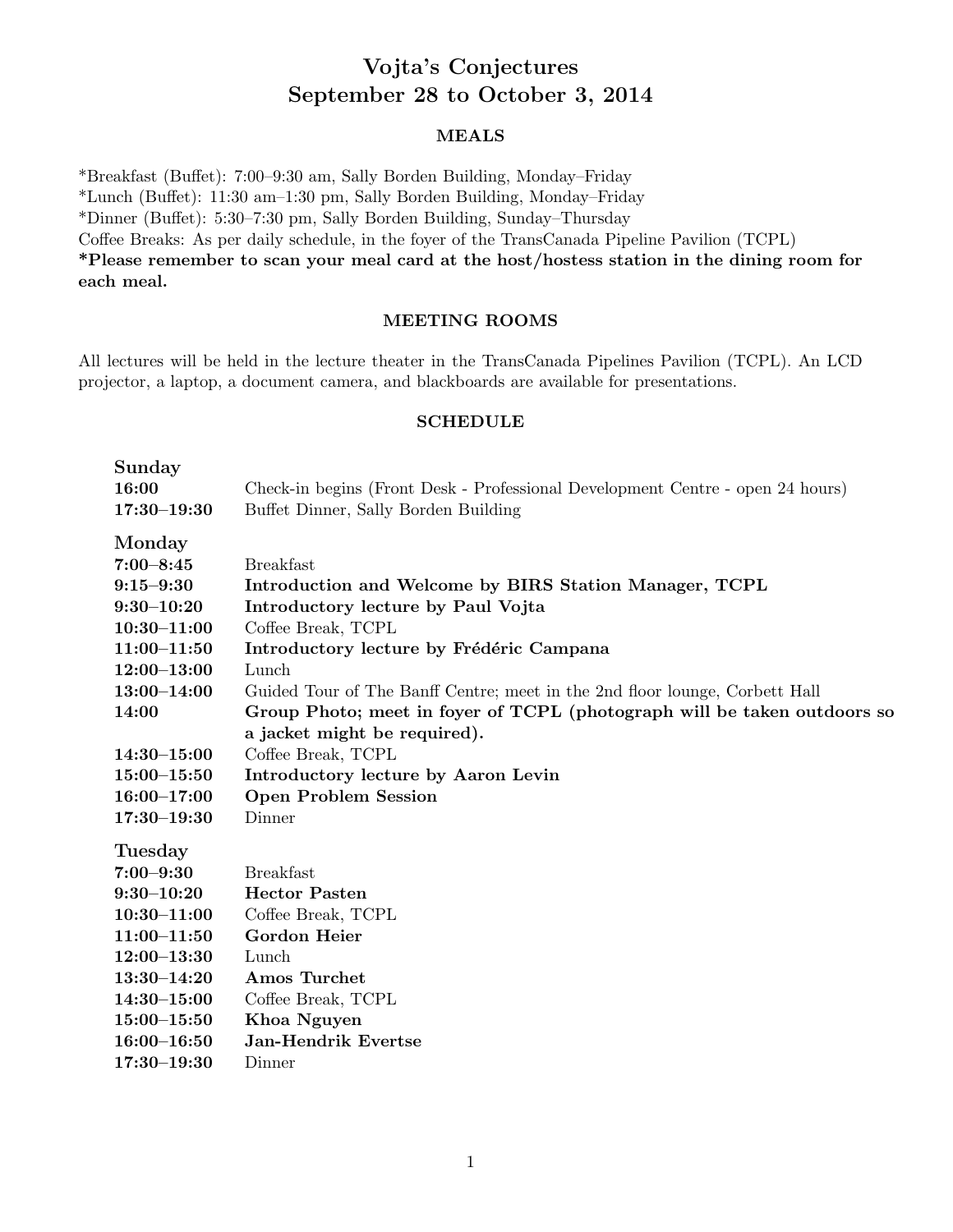| Wednesday       |                      |  |
|-----------------|----------------------|--|
| $7:00 - 9:30$   | <b>Breakfast</b>     |  |
| $9:30 - 10:20$  | Paul Vojta           |  |
| $10:30 - 11:00$ | Coffee Break, TCPL   |  |
| $11:00 - 11:50$ | William Cherry       |  |
| $12:00 - 13:30$ | Lunch                |  |
|                 | Free Afternoon       |  |
| $17:30 - 19:30$ | Dinner               |  |
| Thursday        |                      |  |
| $7:00 - 9:30$   | <b>Breakfast</b>     |  |
| $9:30 - 10:20$  | Ekaterina Amerik     |  |
| $10:30 - 11:00$ | Coffee Break, TCPL   |  |
| 11:00-11:50     | Min Ru               |  |
| $12:00 - 13:30$ | Lunch                |  |
| $13:30 - 14:20$ | Kálmán Győry         |  |
| $14:30 - 15:00$ | Coffee Break, TCPL   |  |
| $15:00 - 15:50$ | Yann Bugeaud         |  |
| $16:00 - 16:50$ | <b>Felipe Voloch</b> |  |
| $17:30 - 19:30$ | Dinner               |  |
| Friday          |                      |  |
| $7:00 - 9:30$   | <b>Breakfast</b>     |  |
| $9:30 - 10:20$  | Pietro Corvaja       |  |
| $10:30 - 11:00$ | Coffee Break, TCPL   |  |
| $11:00 - 11:50$ | Julie Tzu-Yueh Wang  |  |
| $12:00 - 13:30$ | Lunch                |  |
| Checkout<br>by  |                      |  |
| 12 noon.        |                      |  |

\*\* 5-day workshop participants are welcome to use BIRS facilities (BIRS Coffee Lounge, TCPL and Reading Room) until 3 pm on Friday, although participants are still required to checkout of the guest rooms by 12 noon. \*\*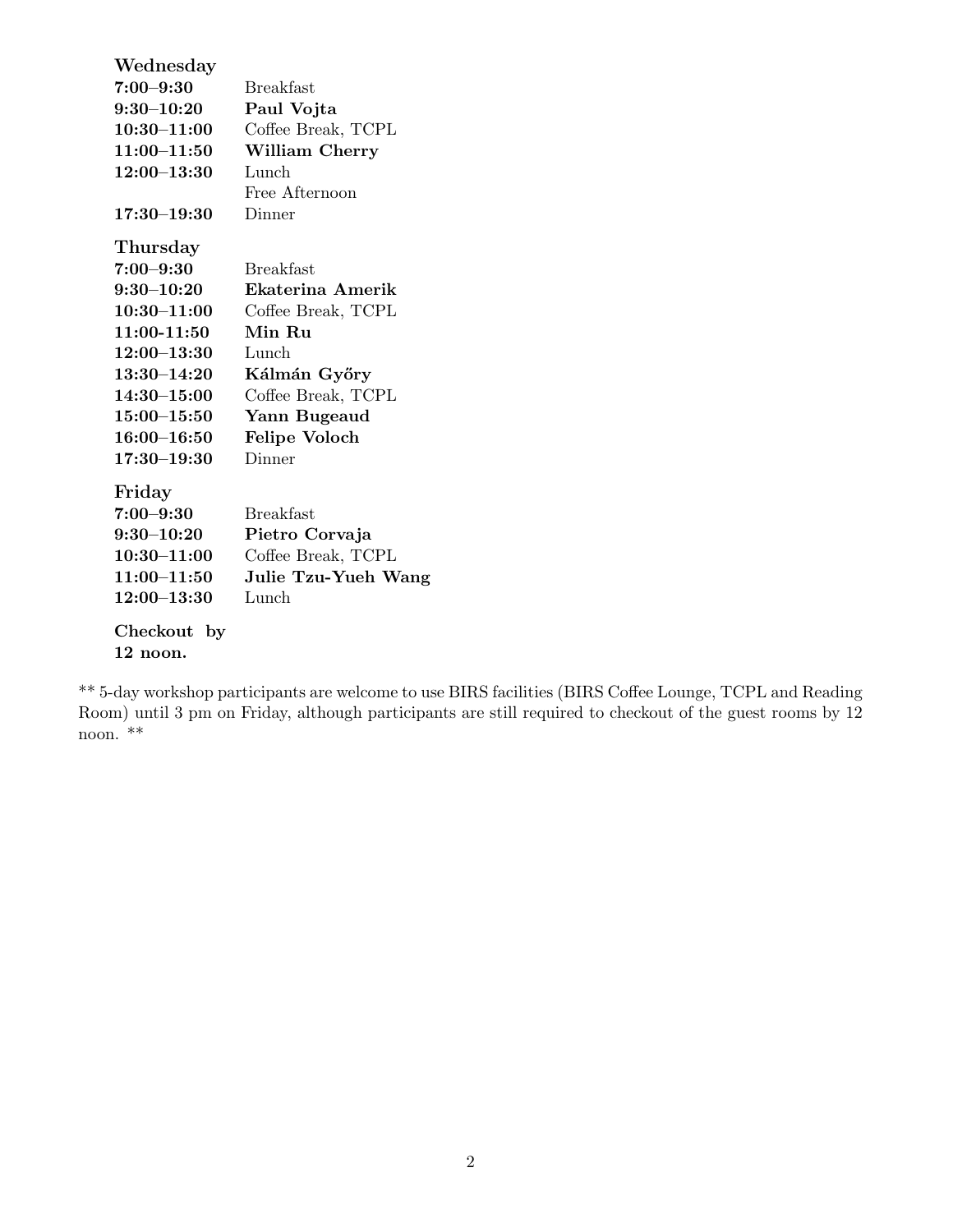# Vojta's Conjectures September 28 to October 3, 2014

# ABSTRACTS

(in alphabetic order by speaker surname)

Speaker: Ekaterina Amerik (Higher School of Economics)

Title: *Characteristic foliation on smooth divisors in holomorphically symplectic manifolds* Abstract: This is a joint work with Frédéric Campana.

Let *D* be a smooth divisor in a holomorphically symplectic manifold *X*. Then *D* carries a rank-one foliation obtained as a kernel of the restriction of the symplectic form to *D*. It is called the characteristic foliation. Hwang and Viehweg have proved that when *D* is of general type, the foliation cannot be algebraic (unless in the trivial case when *X* is a surface). On the other hand, it is easy to see that the foliation is algebraic when *D* is uniruled. We explain what happens in the case when *D* is not uniruled. In particular, if *X* is an irreducible holomorphic symplectic manifold (that is, simply connected and such that the holomorphic symplectic form is unique up to a constant), we prove that the characteristic foliation is never algebraic in this case.

The main new ingredient for our results is the observation that the canonical bundle of the orbifold base of the family of leaves must be torsion. This implies, in particular, the isotriviality of the family of leaves.

## Speaker: Yann Bugeaud (Université de Strasbourg)

#### Title: *Extensions of the Cugiani-Mahler theorem*

Abstract: In 1955, Roth established that if  $\xi$  is an irrational number such that there are a positive real number  $\epsilon$  and infinitely many rational numbers  $p/q$  with  $q \ge 1$  and  $|\xi - p/q| < q^{-2-\epsilon}$ , then  $\xi$  is transcendental. A few years later, Cugiani obtained the same conclusion with  $\epsilon$  replaced by a function  $q \mapsto \epsilon(q)$  that decreases very slowly to zero, provided that the sequence of rational solutions to  $|\xi - p/q|$  $q^{-2-\epsilon(q)}$  is sufficiently dense, in a suitable sense. We give an alternative, and much simpler, proof of Cugiani's Theorem and extend it to simultaneous approximation.

## Speaker: William Cherry (University of North Texas)

#### Title: *Value Distribution Theory of non-Archimedean Meromorphic Functions*

Abstract: I will survey the non-Archimedean analog of Nevanlinna's theory of value distribution initiated by Ha Huy Khoai, focussing on similarities to and differences from the complex case. I will also discuss the work of An, Levin, and Wang which introduces a Vojta like analogy between non-Archimedean analytic curves and integral points over the rationals and imaginary quadratic number fields. Finally, I will survey criteria for degeneracy of non-Archimedean analytic maps from the affine line into algebraic varieties and highlight an open problem whose solution might shed some light on the Green-Griffiths conjecture in complex geometry.

## Speaker: Pietro Corvaja (University of Udine)

#### Title: *Integral points in orbits for a two-dimensional dynamical system*

Abstract: Let K be a number field, let  $f : \mathbb{P}_1 \dashrightarrow \mathbb{P}_1$  be a nonconstant rational map of degree greater than 1, let *S* be a finite set of places of *K*, and suppose that  $u, w \in \mathbb{P}_1(K)$  are not preperiodic under *f*. We prove that the set of  $(m, n) \in \mathbb{N}^2$  such that  $f^{\circ m}(u)$  is *S*-integral relative to  $f^{\circ n}(w)$  is finite and effectively computable. This may be thought of as a two-parameter analog of a result of Silverman on integral points in orbits of rational maps.

This issue can be translated in terms of integral points on an open subset of  $\mathbb{P}^2$ ; then one can apply a modern version of the method of Runge, after increasing the number of components at infinity by iterating the rational map. Alternatively, an ineffective result comes from a well-known theorem of Vojta.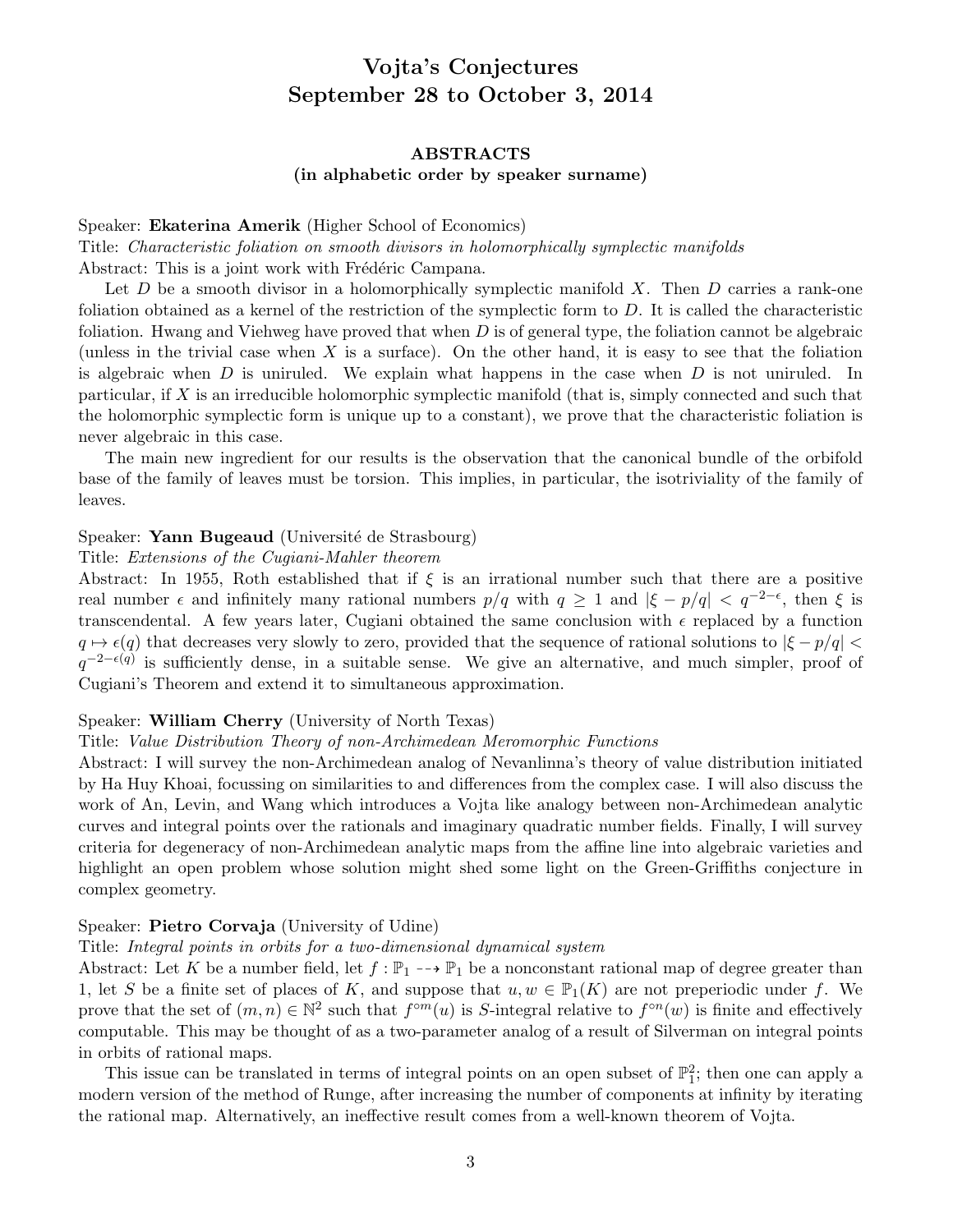This is a joint work with Thomas Tucker, Vijay Sookdeo and Umberto Zannier.

### Speaker: Jan-Hendrik Evertse (Universiteit Leiden)

Title: *Results and open problems related to Schmidt's Subspace Theorem*

Abstract: Let  $L_i = \sum_{i=1}^n \alpha_{ij} X_j$  (*i* = 1...*n*) be *n* linearly independent linear forms with algebraic coefficients (from  $\mathbb{C}$ ), and let  $c_1 \ldots c_n$  be reals. Denote by  $\|\mathbf{x}\|$  the maximum norm of  $\mathbf{x} \in \mathbb{Z}^n$ . Consider the system of inequalities

$$
|L_i(\mathbf{x})| \le ||\mathbf{x}||^{c_i} \ (i=1 \dots n) \quad \text{in } \mathbf{x} \in \mathbb{Z}^n. \tag{1}
$$

The following result is equivalent to Schmidt's Subspace Theorem from 1972:

*Assume that*  $c_1 + \cdots + c_n < 0$ . Then the set of solutions of (1) *is contained in finitely many proper linear subspaces of*  $\mathbb{O}^n$ .

The proofs of the Subspace Theorem given so far are ineffective, in that they do not allow to compute the subspaces containing the solutions. But work of Vojta (1989), Schmidt (1993) and Faltings and Wüstholz (1994) implies that Schmidt's Subspace Theorem can be refined as follows:

*Assumptions being as above, there is an effectively computable, proper linear subspace*  $T^{\text{exc}}$  of  $\mathbb{Q}^n$  such that (1) *has only finitely many solutions outside T*exc*. Moreover, T*exc *can be chosen from a finite collection independent of*  $c_1 \ldots c_n$ *.* 

Here, the method of proof does not allow to compute the solutions outside *T*exc. But one can prove the following 'semi-effective' result. Assume that the coefficients of  $L_1 \ldots L_n$  have heights at most *H*, and that they generate a number field *K* of degree *D*. Further, let  $c_1 + \cdots + c_n \leq -\delta$  with  $0 < \delta < 1$ , and  $\max(c_1 \dots c_n) = 1$ . Then one can show that for the solutions  $\mathbf{x} \in \mathbb{Z}^n$  of (1) outside  $T^{\text{exc}}$  one has

$$
\|\mathbf{x}\| \le \max\left(B^{\text{ineff}}(n, K, \delta), H^{c^{\text{eff}}(n, D, \delta)}\right),\,
$$

where  $c<sup>eff</sup>$  is effectively computable,  $B<sup>ineff</sup>$  not effectively computable from the method of proof, and both constants depend only on the parameters between the parentheses.

We would like to pose as an open problem to replace the above bound by one in which  $B^{\text{ineff}}$  depends on *D* instead of *K*. This would have various interesting consequences, of which we would like to mention a few during the talk.

#### Speaker: Kálmán Győry (University of Debrecen)

#### Title: *Effective results for Diophantine equations over finitely generated domains*

Abstract: This will be a survey of some recent results, partly obtained jointly with A.Berczes and J.H.Evertse on various classes of Diophantine equations, including unit equations and some of their generalizations, Thue equations, superelliptic equations with unknown exponents, discriminant equations and their applications. The results make effective several ineffective results of Lang and others, and generalize many earlier results established over number fields.

#### Speaker: Gordon Heier (University of Houston)

#### Title: *A generalization of the Schmidt subspace theorem*

Abstract: We will discuss a generalization of the Schmidt subspace theorem (and Cartan's Second Main Theorem) in the setting of not numerically equivalent divisors. This is joint work with Aaron Levin.

#### Speaker: Khoa Nguyen (UBC and PIMS)

#### Title: *Primitive and doubly primitive divisors in dynamical sequences*

Abstract: Let K be a number field or a function field of characteristic 0, let  $\varphi(z) \in K(z)$  having degree at least 2 and let  $\alpha \in K$  such that the orbit  $\{\varphi^n(\alpha)\}_{n\geq 0}$  is infinite. Consider the question: (A) except trivial counter-examples, is it true that for all sufficiently large *n*, the element  $\varphi^{n}(\alpha)$  has a prime divisor p that is not a divisor of  $\varphi^k(\alpha)$  for every  $k < n$ . Ingram and Silverman are the first to consider this question in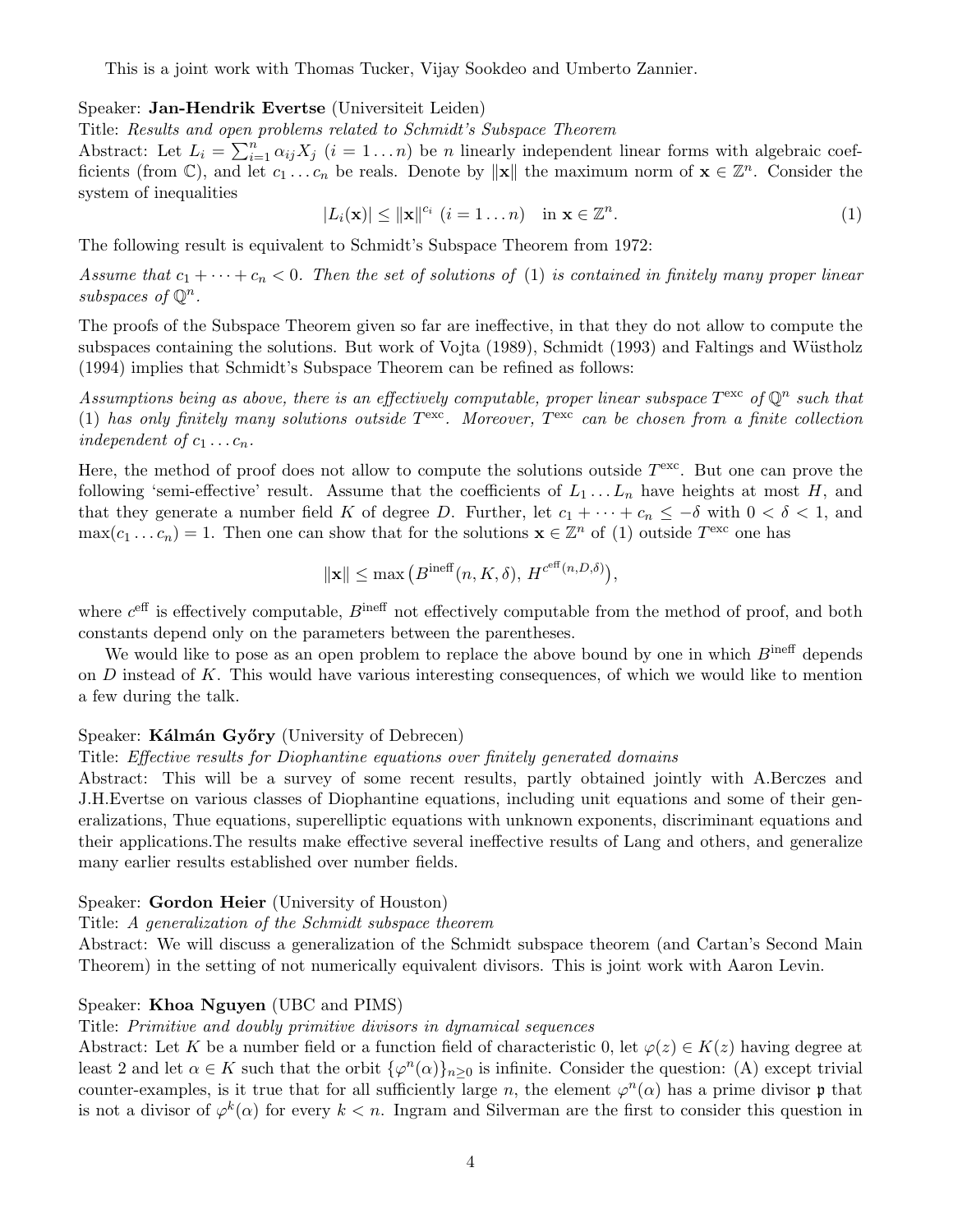such generality. They even go further and ask: (B) except trivial counter-examples, is it true that for all  $m > 0$  and  $n > 0$  such that  $m + n$  is sufficiently large, the element  $\varphi^{m+n}(\alpha) - \varphi^{m}(\alpha)$  has a prime divisor p that is not a divisor of any  $\varphi^{M+N}(\alpha) - \varphi^M(\alpha)$  for  $M < n$  or  $N < n$ . Later on, Faber and Granville modify question (B) somewhat and provide certain evidence towards it.

In this talk, we explain how the *ABC* Conjecture implies that both questions have an affirmative answer. In the function field case our result is unconditional; when using a deep result of Yamanoi (previously conjectured by Vojta), we can show that p appears with multiplicity 1. This is joint work with Chad Gratton and Tom Tucker for Question (A), and with Dragos Ghioca and Tom Tucker for Question (B).

#### Speaker: Hector Pasten (Harvard University)

#### Title: *On the radical of polynomials values*

Abstract: It is known that the abc conjecture gives a good lower bound for the radical of  $F(n)$  in terms of *n*, for any fixed polynomial *F* without repeated factors. In this talk I will explain related results where one is interested in lower bounds in terms of *F* rather than *n*. This leads to new applications of the abc conjecture, such as counting square free values of polynomials at prime arguments (which also uses results of Green, Tao and Ziegler about arithmetic progressions of primes), and some consequences in undecidability questions (related to Hilbert's tenth problem).

#### Speaker: Min Ru (University of Houston)

#### Title: *Quantitative Geometric and Arithmetic Results for Complement of Divisors*

Abstract: In this talk, I will introduce, for an effective divisor  $D$  on a smooth projective variety  $X$ , the notion of Nevanlinna constant. We then prove a quantitative result, in terms of the Nevanlinna constant of *D*, which extends Schmidt's subspace thereom to *D* in *X*. The counter-part in Nevanlinna theory is also obtained. The result recovers the recent important results in this direction, including the results of Corvaja-Zannier, Evertse-Ferretti, Levin, Ru etc., as well as derives new results. The notion of "Nevanlinna constant of *D*" gives a unified description of the quantitative geometric and arithmetic properties of  $(X, D)$ .

## Speaker: Amos Turchet (Chalmers University of Technology and University of Gothenburg)

#### Title: *Geometric Lang-Vojta conjecture in the projective plane*

Abstract: We present a proof of the function field version of Lang-Vojta Conjecture on algebraic hyperbolicity for complements of very generic quartics in the projective plane with at most normal crossing singularities. The proof relies on a deformation argument applied to the known case for three components divisors (proved by Corvaja and Zannier) and uses a reformulation of the problem via moduli spaces of logarithmic stable maps as introduced by Q. Chen and Abramovich.

#### Speaker: Paul Vojta (University of California, Berkeley)

#### Title: *Toric geometry and Dyson's lemma*

Abstract: In 1989, I proved a Dyson lemma for products of two smooth projective curves of arbitrary genus. In 1995, M. Nakamaye extended this to a result for a product of an arbitrary number of smooth projective curves of arbitrary genus, in a formulation involving an additional "perturbation divisor." In 1998, he also found an example in which a hoped-for Dyson lemma is false without such a perturbation divisor. This talk will present work in progress on eliminating the perturbation divisor by using a different definition of "volume" at the points under consideration. The proof involves toric and toroidal geometry, and this is reflected in the statement as well.

#### Speaker: Felipe Voloch (University of Texas at Austin)

#### Title: *Unboundedness of the number of rational points on curves*

Abstract: We will discuss some results and speculations about the number of rational points on curves of genus bigger than one over global fields. In particular, we will describe the result obtained jointly with R. Concei and D. Ulmer, where we show that the number of rational points on (non-isotrivial) curves of fixed genus over a fixed function field can be arbitrarily large.